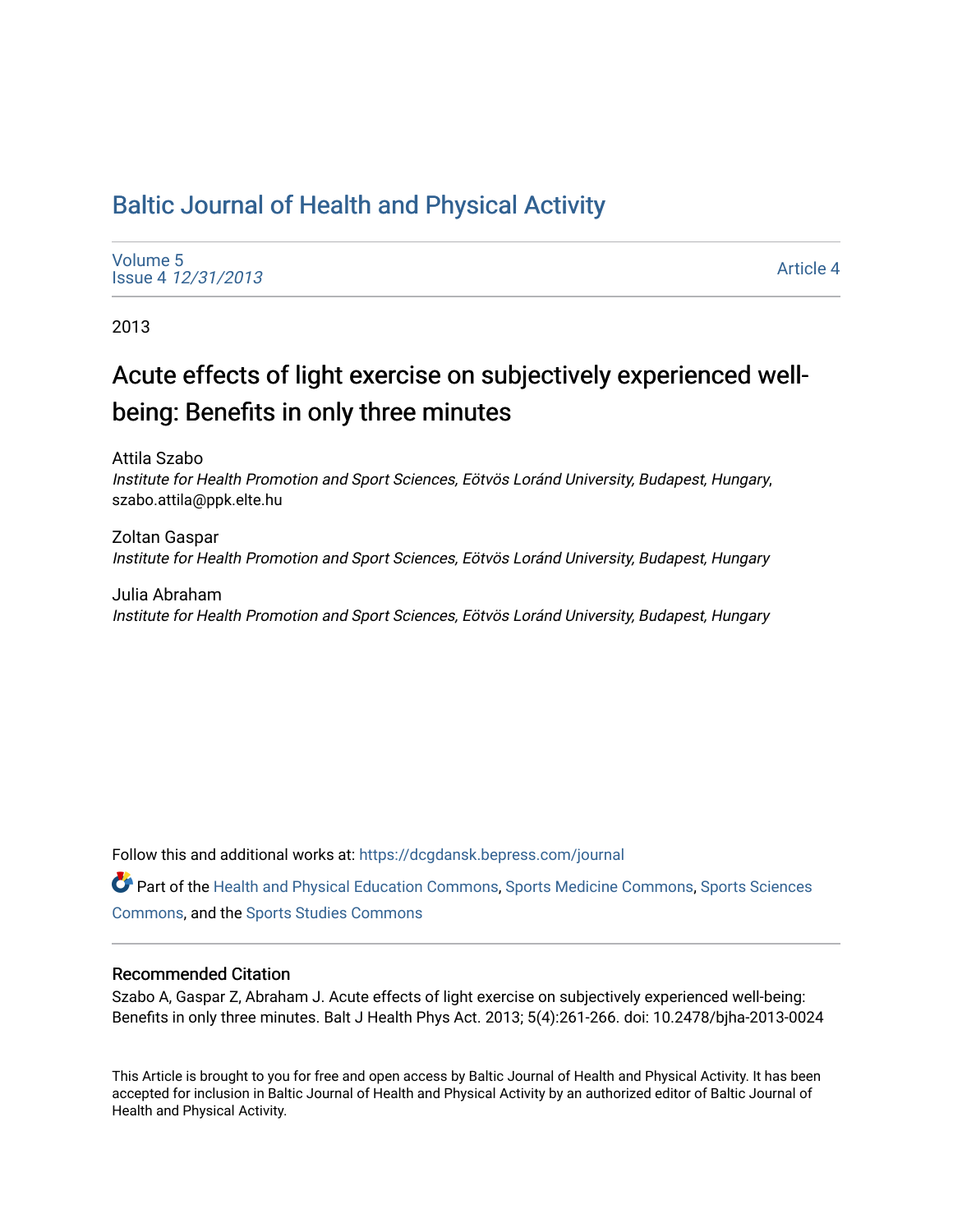

DOI: 10.2478/bjha-2013-0024

|                                                                                                                                    | Acute effects of light exercise on subjectively<br>experienced well-being:<br><b>Benefits in only three minutes</b>                                                                                                                                                                                                                                                                                                                                                                                                                                                                                                                                                                                                                                                        |
|------------------------------------------------------------------------------------------------------------------------------------|----------------------------------------------------------------------------------------------------------------------------------------------------------------------------------------------------------------------------------------------------------------------------------------------------------------------------------------------------------------------------------------------------------------------------------------------------------------------------------------------------------------------------------------------------------------------------------------------------------------------------------------------------------------------------------------------------------------------------------------------------------------------------|
| Authors' Contribution:<br>A - Study Design<br>B - Data Collection                                                                  | Attila Szabo ABCDEF, Zoltan Gaspar ABCFG, Julia Abraham ABDEF                                                                                                                                                                                                                                                                                                                                                                                                                                                                                                                                                                                                                                                                                                              |
| C - Statistical Analysis<br>D - Data Interpretation<br>E - Manuscript Preparation<br>F - Literature Search<br>G - Funds Collection | Institute for Health Promotion and Sport Sciences, Eötvös Loránd University,<br>Budapest, Hungary                                                                                                                                                                                                                                                                                                                                                                                                                                                                                                                                                                                                                                                                          |
|                                                                                                                                    | Key words: acute exercise, arousal, expectation, mental well-being, placebo.                                                                                                                                                                                                                                                                                                                                                                                                                                                                                                                                                                                                                                                                                               |
|                                                                                                                                    | <b>Abstract</b>                                                                                                                                                                                                                                                                                                                                                                                                                                                                                                                                                                                                                                                                                                                                                            |
| Material/Methods:                                                                                                                  | Background:   In the context of sedentary lifestyle as a major contemporary health issue, this study<br>examined how an ultra brief exercise bout affects perceived subjective well-being.<br>Two studies were conducted. In the first study, young participants performed light<br>exercises for 3-minutes. The second study replicated the first, but a sitting-quietly<br>control group was also included to account for possible habituation or order effects.<br>On a single item 10-point Likert scale, conceptualized as core affect, participants<br>rated their well-being immediately before and after the exercise bouts and rest, re-                                                                                                                          |
|                                                                                                                                    | spectively.<br><b>Results:</b> In both studies the exercise triggered statistically significant ( $p < .001$ ) improvement in<br>the perceived well-being (effect sizes $(d) = .62$ in Study I, and $d = .75$ in Study II),<br>while no statistically significant change was noted in the control group.<br><b>Conclusions:</b> These findings are the first ever in the scholastic literature to demonstrate that only 3<br>minutes of light exercises could trigger subjective experience of improved well-being.<br>The practical implication of these findings is that an instant boost in subjective feeling<br>states can be achieved through very short, light, and undemanding exercises that<br>could be repeated several times a day in different life settings. |
| Word count: 1,932<br>Tables: 0<br>Figures: 1<br>References: 22<br>Corresponding author:                                            | Received: May 2013<br>Accepted: December 2013<br>Published: December 2013                                                                                                                                                                                                                                                                                                                                                                                                                                                                                                                                                                                                                                                                                                  |

dr. habil. Attila Szabo, Ph.D., Associate Professor and Deputy Director Institute for Health Promotion and Sports Sciences, Faculty of Education and Psychology Eötvös Loránd University, 1117 Budapest, Bogdánfy u. 10, Hungary E-mail: szabo.attila@ppk.elte.hu and drattilaszabo@yahoo.com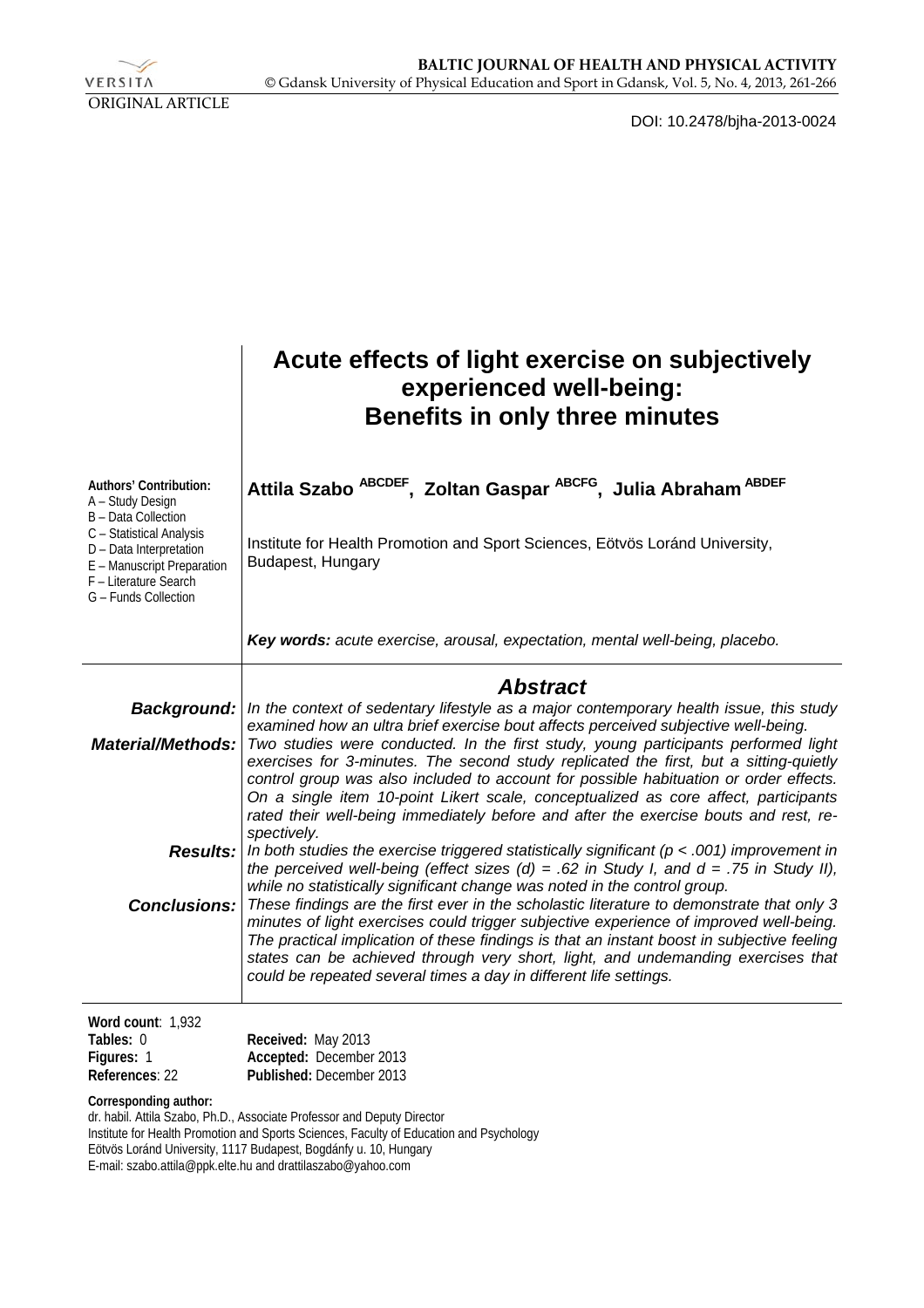#### **Introduction**

Research shows that physical activity yields numerous health benefits [1]. Apart from long-term gains from regular workouts, single bouts of exercise yield instant improvements in subjective feeling states [2, 3, 4]. Research shows that various forms of exercises result in acute and positive psychological changes [3, 5, 6, 7]. Beneficence on the feeling states are ascribed to the volume – duration and intensity – of the exercise thought to be the mediator of the mechanism involved. The popular theories are the endorphin hypothesis [8], the amine hypothesis [8], and the thermogenic hypothesis [9]. However, these theories have recently been challenged, since it became evident that the intensity of workout has a small or no role in acute psychological benefits of exercise on the feelings states [10].

Ekkekakis [10] has reviewed over 100 research reports and concluded that the exercise performed at self-selected intensity triggers effects in well-being and may be appropriate from a public health perspective. In considering the duration of exercise, research has shown that a number of positive psychological changes occur even after brief 10-minute bouts of physical activity [2, 11, 12]. Therefore, relatively short exercise sessions appear to be enough to trigger instant psychological benefits. It is also known that the intensity of exercise has little role in generating acute psychological benefits [10, 13]. What is not known in the literature is weather the combinations of *ultra-short and light intensity* exercises are also able to yield subjectively experienced positive changes in well-being.

From a public health perspective, concerning the problem of increasing sedentary behaviour throughout the world, in the current inquiry a simple and straightforward question was posed: Does a very brief low-intensity exercise session result in detectable changes in the subjective feeling states or people's momentary well-being? The latter was conceptualized as the "core affect" as based on Russell's [14] work. Core affect is conceived as a basic process of conscious neurophysiological state accessible as a simple non-reflective feeling state such as feeling good or bad, feeling lethargic or energised [15]. It is a manifestation of the overall momentary well-being. The theoretical foundation of the paper stemmed from the orthogonal model of affect [15, 16] with two main dimensions of pleasure and activation. It was proposed that – since orthostatic changes induce increased arousal [17] – a very brief and light exercise session could result in an improved core affect or overall feeling state, by affecting the activation dimension of the subjective affective state.

Based on recent evidence from the literature that both short duration and low intensity exercises trigger improved well-being, the current working hypothesis was that undemanding exercise sets lasting only 3 minutes will yield subjective experiences of improved well-being.

# **STUDY I**

#### **Materials and Method**

The study was performed at a large urban university. One undergraduate class was randomly selected from among a number of potential classes having lectures on certain days of the week. The exercise-intervention was initially presented as a warm-up to the lectures to the attendees, and no cues for measuring feeling states were given to avoid possible biases in the responses. Upon completion of the study, the actual research question and the hypothesis was disclosed to the participants. Consent for participation was obtained in accord with local and international regulations concerning the ethical guidelines for conducting research with human participants [18]. Those attendees who could not exercise for any reason, or did not wish to participate for any reason, were excused from the class for the duration of the testing. In this way the remaining – and, hence, consenting – participants were 24 men and 30 women (19.8 yrs, SD=1.5 yrs) speaking the same mother tongue and sharing a similar socio-cultural identity. Study I was an exploratory "within-subjects" design, in which participants acted as their own controls.

Core affect – as the measure of subjectively experienced momentary feeling state – was the only variable of interest. This measure was determined by using a single-item Likert scale [19]. Participants had to indicate how they felt in that moment on a 10-pt scale, ranging from miserable (1) to excellent (10). The scale was completed immediately before and after 3-min of exercise. The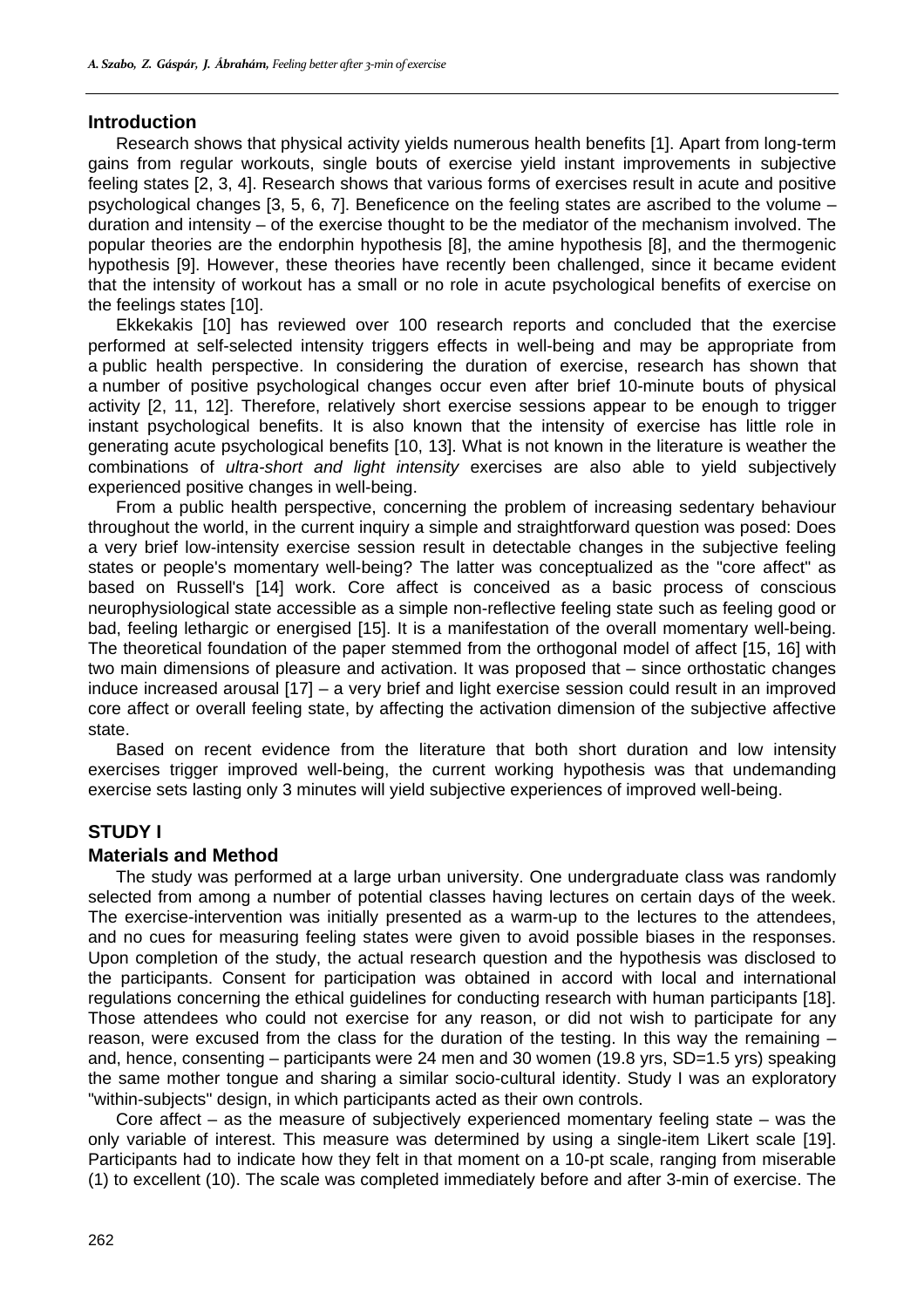test took place during the morning hours. The exercise intervention consisted of eight repetitions of the following set of exercises: extend the arms and reach for the ceiling, rotate the neck left and right, rotate the shoulders forward and backward, rotate the trunk left and right, stretch both hands sideways and rotate the arms forward and backward, move head forward and backward, and shake the arms. The rhythm dictated by the experimenter (without reliance on music or a metronome) was synchronized with the time to ensure that the exercise routine is completed in 3 minutes.

### **Results and Discussion**

Data were analysed with time (pre-, post-exercise) by gender (men, women) repeated measures analysis of variance using the Greenhouse-Geisser correction method for degrees of freedom. This test yielded a statistically significant main effect for time only  $(F(1,52) = 26.5,$  $p$ <.001), due to increase (effect size ( $q$ )=.62) in well-being from pre- (mean = 6.66, SD = 1.21) to post-exercise (mean  $= 7.44$ , SD  $= 1.51$ ). No gender main effect or time by gender interaction was revealed. The current results, yielding a moderate to large effect size, demonstrate that 3 minutes of light exercises trigger measurable improvement in self-perceived feeling states. A moderate to large effect size [20] substantiates the meaningfulness of the results beyond mere statistical significance. In spite of the anticipated results, in light of extant scholastic evidence and theory, an issue of concern was that habituation or order effect in self-appraisal of feeling states may have contaminated the findings. Therefore, a second study was designed to employ the same experimental protocol as Study I and also to include a non-exercising, sitting quietly (time-elapse) control-group.

# **STUDY II**

#### **Materials and Method**

To replicate Study 1, two undergraduate classes were selected by draw from among a number of larger classes, having early morning-lectures during the study-week. The method of participant selection and procedure was identical to that in Study 1, with the exception that in the second group (n = 48, 12 men, 36 women) a 3-minute quiet sitting acted as control for the exercise bout undertaken by the intervention group ( $n = 54$ , 18 men, 36 women). Participants' mean age was 20.3 (SD = 1.3) yrs. All the consenting volunteers spoke the same language and shared a similar socio-cultural background. Study II used a repeated measures mixed-model design.

Both groups were tested in the morning. The exercise group performed the same set of exercises, in the same sequence, as did the participants in Study I. The volunteers in the quiet-rest or time-elapse control group were requested to sit quietly and do nothing for 3 min. After both sessions, the participants were informed about the details of the study.

# **Results**

Data were analysed with time (pre-, post-3-minutes) by gender (men, women), by group (exercise, control) repeated measures analysis of variance with Greenhouse-Geisser correction method for degrees of freedom. This test yielded only a statistically significant group by time interaction  $(F(1,98) = 15.73, p < .001)$  showing that while well-being increased in the exercise group  $(t/53) = -8.72$ ,  $p \le 0.001$ ,  $d = .75$  it did not change statistically in the control group (*t*(47) = -0.81, NS, cf. Fig. 1.). There were no initial differences between the groups (*t*(100)=1.7, NS), but after the 3 minutes of exercise and quiet rest the groups' means differed in a statistically significant way ( $t(100) = 5.4$ ,  $p < .001$ ). These findings reveal, again, that even 3 minutes of light exercises improve subjective experiences of well-being, while this change cannot be observed after a session of quiet sitting.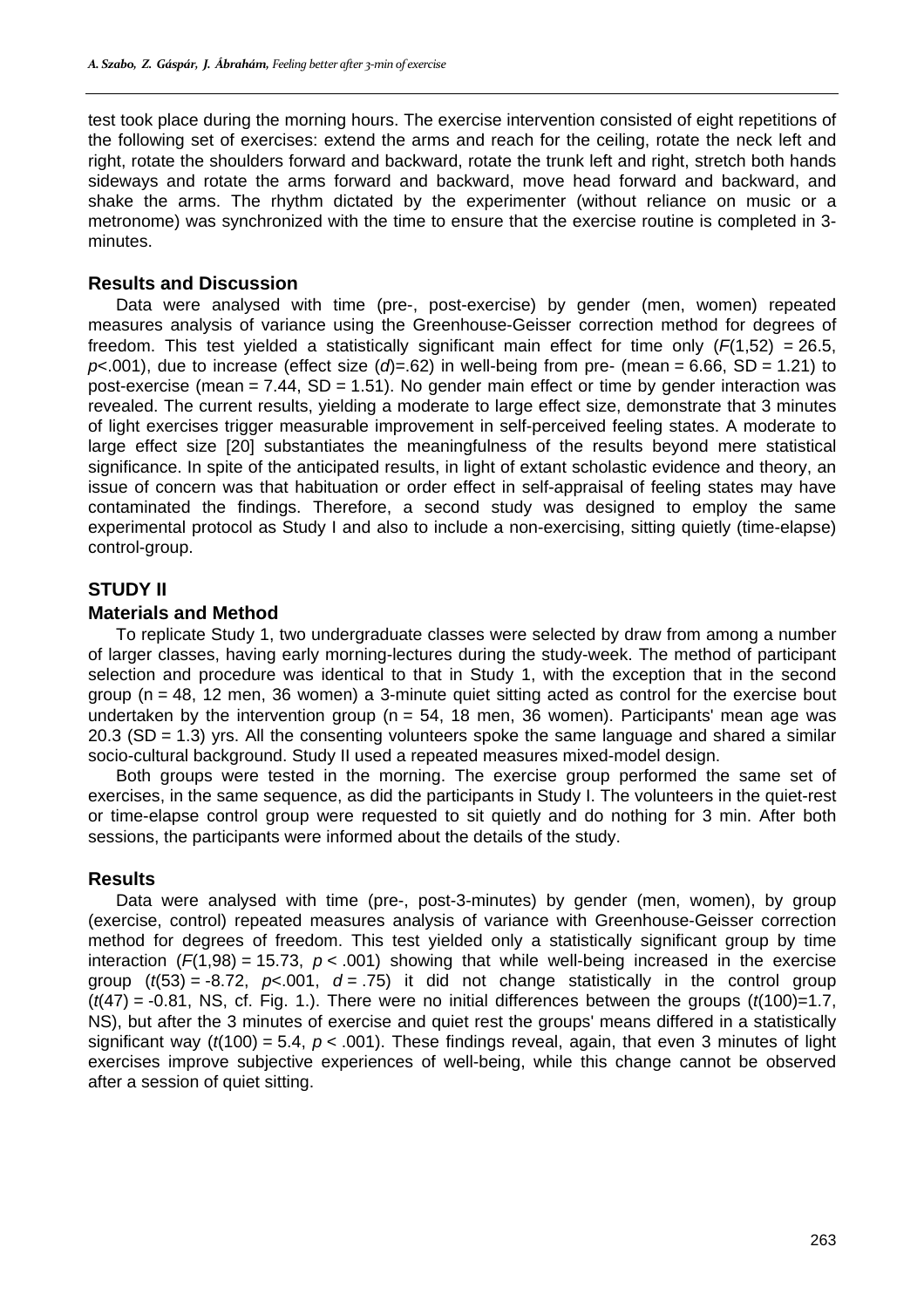

Time (pre-, post-3 minutes) by group interaction

Fig 1. Changes in the reported momentary feeling state (measured on a 10-point Likert scale) after 3 minutes of exercise in the intervention group and after three minutes of quiet rest in the control group in Study II.

#### **Discussion**

The present findings, to the authors' best knowledge, are the first to demonstrate that a set of undemanding exercises lasting for only 3 minutes trigger notable changes in subjective feeling states. Clearly, the 3 minutes of exercises used in the current work could be less than warming-up efforts before fitness or athletic workouts [21]. These simple but robust findings have both theoretical and practical implications.

Considering the very brief duration of exercise, only two mechanisms could account for the observed changes. The first one is increased levels of arousal that could be generated even by short bouts of light exercise. Thayer [22] showed that a short brisk walk, augmenting the level of arousal, yields positive changes in subjective feeling states. The current investigation employed a very brief and certainly light bout of exercise that, nevertheless, raises the level of arousal, since even simple changes in body position augments arousal [17]. Therefore, in spite of the fact that arousal was not measured in the current research, it is most likely that changes in arousal in the exercise group have led to improved feeling states.

The second plausible mechanism is based on expectation associated with exercise. The expectation may stem from conditioning (i.e., past positive experience) or simply information-based expectancy (i.e., exercise is good for us). Not long ago it was shown [4] that exercisers experience greater psychological benefits after the *same* exercise as non-exercisers. While in this inquiry [4] both groups exercised and, consequently, experienced an augmented level of arousal, the results show that changes in arousal alone may not fully explain the acute positive improvements in wellbeing following exercise.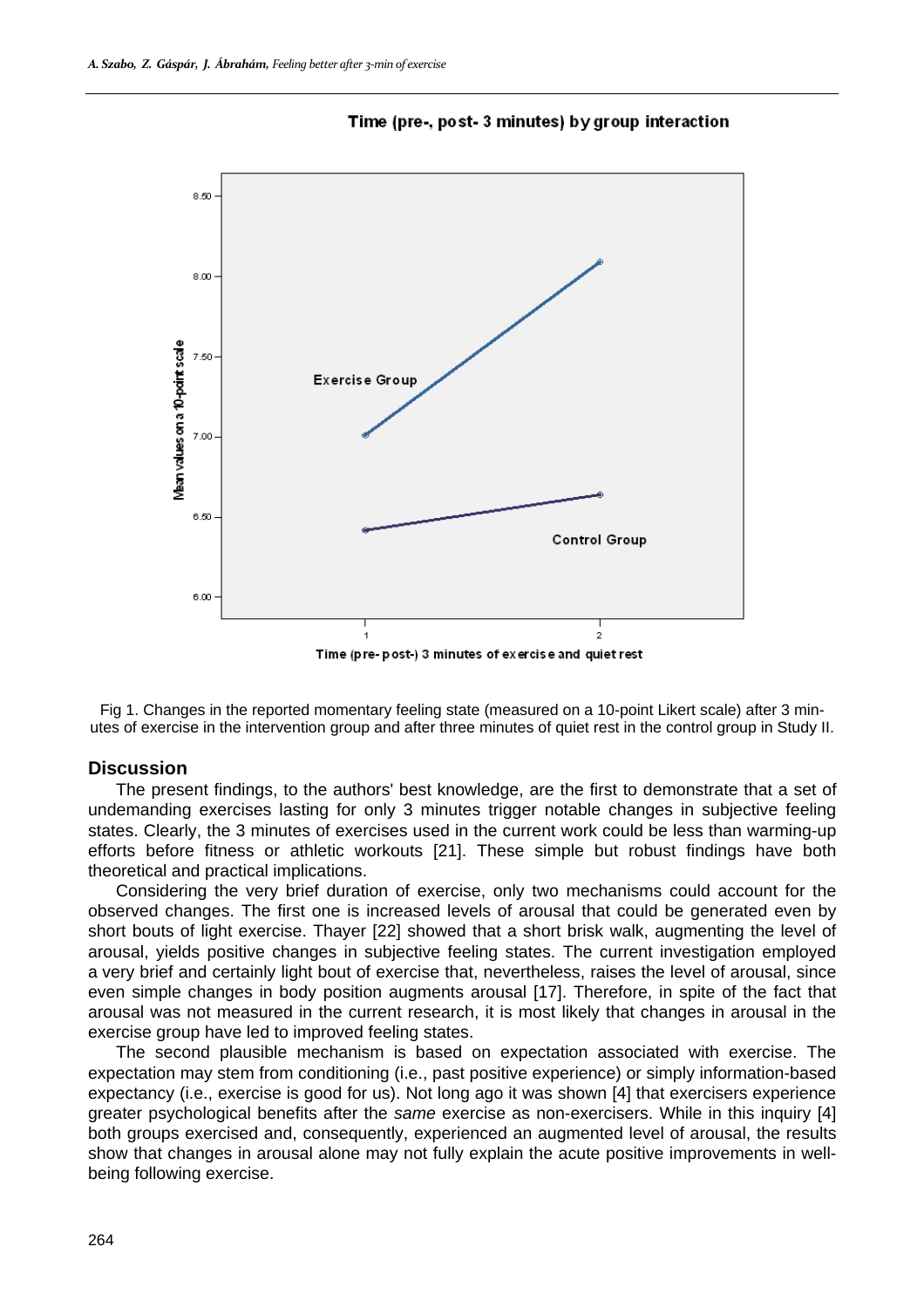From a practical/applied perspective, this study clearly substantiates the usefulness of planned or adopted interventions of *ultra brief* exercises at workplace, schools, and also other environments for immediate improvements in subjective well-being. The effects of repeated short and light exercises during the day could be additive and yield more positive well-being.

#### **Limitations and future directions**

While the results obtained in Study I and then replicated in Study II show clearly that positive changes in core affect or momentary well-being do occur after 3-min light exercises, some issues may be raised and addressed right away. First, it may be argued that the findings cannot be generalized to the population level because a stratified sample was used. However, if positive changes in this relatively young and healthy sample could be seen, improvements in other segments of the population could be even stronger. Indeed, future studies should look to the magnitude of changes after brief and light exercises in several healthy age groups and then do the same with the psychologically challenged population with a view to prevention or treatment of morbidity. Further, in this study core affect was the sole variable examined as a mirror of the subjective feeling state. Future studies should take a wider look to effects of ultra short and light exercises on various psychological measures. The current results should provide an incentive for undertaking further inquires in this area with the prospect of reducing sedentary behaviour and improving the overall quality of the day in the modern society.

# **Conclusion**

Very light exercise of ultra short-duration (3 minutes) has notable effects on subjective feeling states. Changes in arousal and expectations – regarding the benefits of exercise – may both contribute to improved feeling states after a very short exercise session. The type of exercise used in this study could be adopted in almost any public settings or environments in the daily life and could be performed even by those with restricted movement. Repeated performance of such exercises – during the day – may result in additive benefits in combating sedentary lifestyle.

# *Acknowledgement*

The study was supported by the European Union and co-financed by the European Social Fund (grant agreement no. TAMOP 4.2.1/B-09/1/KMR-2010-0003).

#### **References**

- 1. Lee D, Sui X, Ortega FB, Kim YS, Church TS, Winett RA, et al. Comparison of leisure-time physical activity on cardiorespiratory fitness as predictors of all-cause mortality in men and women. *Brit J Sport Med.* 2011;46:504-510.
- 2. Anderson RJ, Brice S. The mood-enhancing benefits of exercise: Memory biases augment the effect. *Psych Sport Exerc.* 2011;12:79-82.
- 3. Dasilva SG, Guidetti L, Buzzachera CF, Elsangedy HM, Krinski K, De Campos W, et al. Psychophysiological response to self-paced treadmill and overground exercise. *Med Sci Sport Exerc*. 2011;43:1114- 1124.
- 4. Hoffman MD, Hoffman DR. Exercisers achieve greater acute exercise-induced mood enhancement than nonexercisers. *Arch Phys Med Rehab.* 2008;89:358-363.
- 5. Lavey R, Sherman T, Mueser KT, Osborne DD, Currier M, Wolfe R. The effects of yoga on mood in psychiatric inpatients. *Psychiatr Rehab J.* 2005; 28(4): 399-402.
- 6. Petruzello SJ, Snook EM, Gliottoni RC, Motl RW. Anxiety and mood changes associated with acute cycling in persons with multiple sclerosis. *Anxiety, Stress & Coping*. 2009; 22(3):297-307.
- 7. Rokka S, Mavridis G, Kouli O. The impact of exercise intensity on mood state of participants in dance aerobics programs. *Physical Cult Tourism*. 2010;17(3):241-245.
- 8. Dunn AL, Dishman RK. Exercise and the neurobiology of depression. *Exerc Sport Sci Rev*. 1991;19:41- 98.
- 9. Koltyn KF. The thermogenic hypothesis. In: Morgan WP, editor. *Physical activity and mental health*. Washington: Taylor and Francis; 1997.
- 10. Ekkekakis P. Let them roam free? Physiological and psychological evidence for the potential of selfselected exercise intensity in public health. *SportS Med*. 2009;39:857-888.